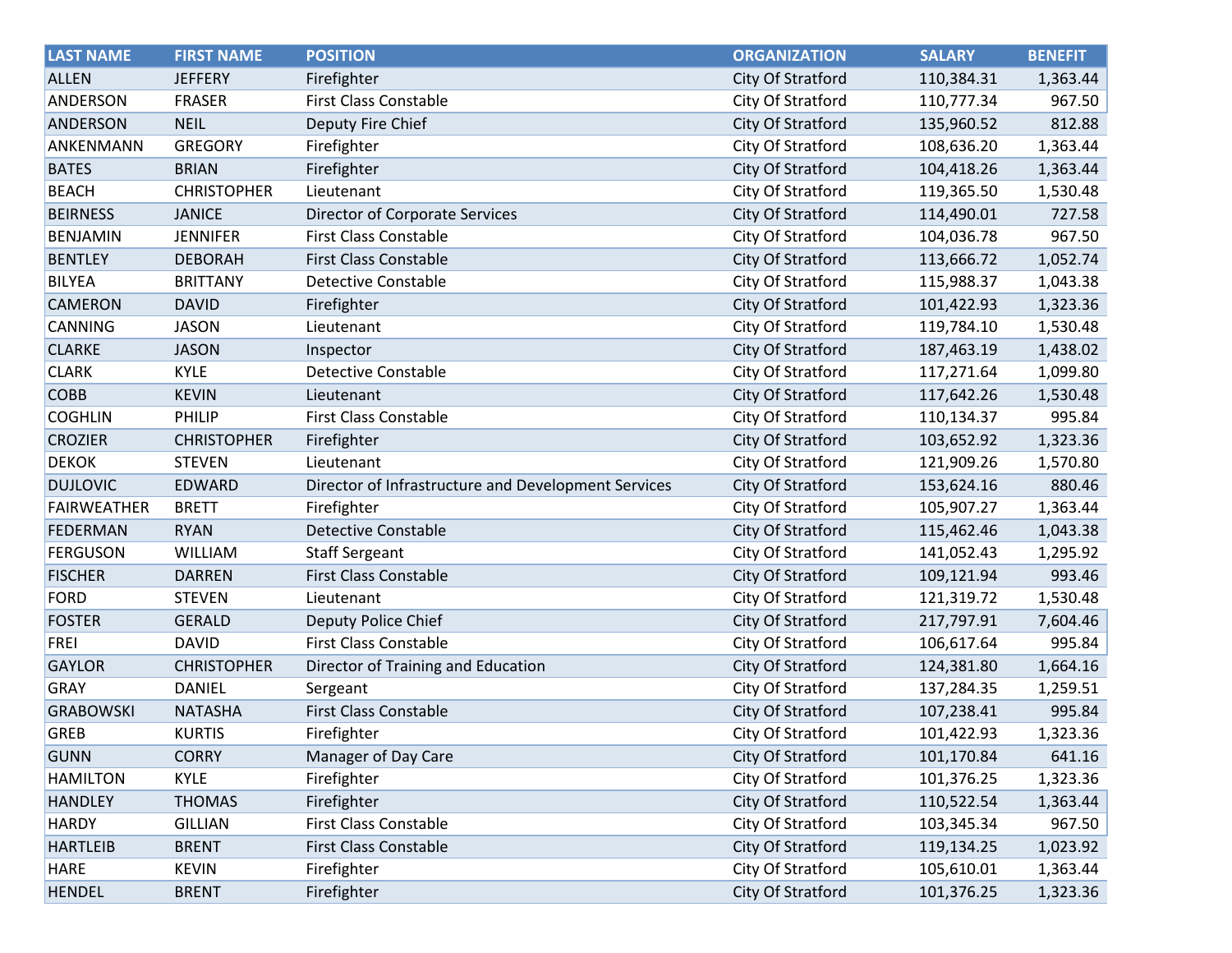| <b>LAST NAME</b>   | <b>FIRST NAME</b> | <b>POSITION</b>                                        | <b>ORGANIZATION</b>      | <b>SALARY</b> | <b>BENEFIT</b> |
|--------------------|-------------------|--------------------------------------------------------|--------------------------|---------------|----------------|
| <b>HISLOP</b>      | <b>TOM</b>        | Captain                                                | City Of Stratford        | 126,750.62    | 1,650.96       |
| <b>HUGHES</b>      | <b>WANDA</b>      | <b>First Class Constable</b>                           | City Of Stratford        | 106,365.24    | 993.46         |
| <b>HUIVENAAR</b>   | <b>WILLIAM</b>    | <b>First Class Constable</b>                           | City Of Stratford        | 124,776.62    | 1,130.43       |
| <b>JARDINE</b>     | <b>JAMES</b>      | <b>Detective Constable</b>                             | City Of Stratford        | 121,696.69    | 1,071.46       |
| <b>JENKINS</b>     | <b>JACOB</b>      | Firefighter                                            | City Of Stratford        | 101,422.93    | 1,323.36       |
| <b>JOHNSON</b>     | <b>DOUGLAS</b>    | <b>First Class Constable</b>                           | City Of Stratford        | 114,740.78    | 999.00         |
| <b>KEATING</b>     | <b>NICHOLAS</b>   | <b>First Class Constable</b>                           | City Of Stratford        | 105,893.57    | 995.84         |
| <b>KELLER</b>      | <b>COREY</b>      | Firefighter                                            | City Of Stratford        | 104,769.65    | 1,363.44       |
| <b>KENNEDY</b>     | <b>RICHARD</b>    | Firefighter                                            | City Of Stratford        | 101,422.93    | 1,323.36       |
| <b>KHAN</b>        | NAEEMKHAN         | Manager of Information Technology and Business Systems | City Of Stratford        | 111,865.52    | 717.12         |
| <b>KNISCHEWSKY</b> | <b>STEPHEN</b>    | Firefighter                                            | City Of Stratford        | 101,376.25    | 1,323.36       |
| <b>KOENIG</b>      | <b>NATHAN</b>     | <b>First Class Constable</b>                           | City Of Stratford        | 109,072.33    | 967.50         |
| <b>KOLKMAN</b>     | <b>PETER</b>      | <b>Staff Sergeant</b>                                  | City Of Stratford        | 135,123.68    | 1,264.48       |
| LANE               | <b>JEFF</b>       | Captain                                                | City Of Stratford        | 126,750.62    | 1,650.96       |
| LANGE              | <b>JACLYN</b>     | <b>First Class Constable</b>                           | City Of Stratford        | 105,315.93    | 986.24         |
| <b>LINGARD</b>     | <b>JUSTIN</b>     | Firefighter                                            | City Of Stratford        | 101,422.93    | 1,323.36       |
| LUKACHKO           | <b>MICHAEL</b>    | Firefighter                                            | City Of Stratford        | 113,736.28    | 1,403.76       |
| MACDONALD          | <b>RODERICK</b>   | Director of Fire Prevention                            | <b>City Of Stratford</b> | 121,433.40    | 1,624.08       |
| <b>MALOTT</b>      | QUIN              | Manager of Parks and Forestry                          | City Of Stratford        | 100,790.44    | 644.88         |
| <b>MAYER</b>       | <b>BRADLEY</b>    | Firefighter                                            | City Of Stratford        | 104,717.13    | 1,363.44       |
| MCCALLUM           | PAUL              | First Class Constable                                  | City Of Stratford        | 106,521.55    | 993.46         |
| <b>MCCANN</b>      | <b>BRADLEY</b>    | Lieutenant                                             | City Of Stratford        | 114,569.74    | 1,490.40       |
| <b>MCCORMICK</b>   | SHAWN             | Captain                                                | City Of Stratford        | 126,750.62    | 1,650.96       |
| <b>MCELROY</b>     | <b>KIM</b>        | <b>Director of Social Services</b>                     | City Of Stratford        | 122,655.95    | 780.59         |
| <b>MCGRATH</b>     | <b>SEAN</b>       | <b>First Class Constable</b>                           | City Of Stratford        | 101,652.76    | 946.62         |
| <b>McGREGOR</b>    | <b>JEFFREY</b>    | Sergeant                                               | City Of Stratford        | 127,507.98    | 1,114.68       |
| <b>MCINTYRE</b>    | R. SCOTT          | Firefighter                                            | City Of Stratford        | 106,183.63    | 1,363.44       |
| <b>MCMILLAN</b>    | <b>ROBERT</b>     | <b>First Class Constable</b>                           | City Of Stratford        | 114,759.85    | 995.84         |
| <b>MENZIES</b>     | <b>ROBERT</b>     | <b>First Class Constable</b>                           | City Of Stratford        | 115,609.91    | 1,052.74       |
| <b>MERKLEY</b>     | <b>JONATHAN</b>   | First Class Constable                                  | City Of Stratford        | 111,022.58    | 946.62         |
| <b>MERRITT</b>     | JULIA             | Library Director/Chief Executive Officer               | City Of Stratford        | 116,188.80    | 467.52         |
| <b>MICKS</b>       | ANDREW            | Firefighter                                            | City Of Stratford        | 104,644.49    | 1,363.44       |
| <b>MOCKLER</b>     | <b>JACQUELINE</b> | Director of Human Resources                            | City Of Stratford        | 113,528.28    | 849.04         |
| <b>MONAGHAN</b>    | <b>NIALL</b>      | Firefighter                                            | City Of Stratford        | 106,115.12    | 1,363.44       |
| <b>MORISSETTE</b>  | <b>REBECCA</b>    | <b>First Class Constable</b>                           | City Of Stratford        | 114,006.32    | 1,068.30       |
| <b>MOSCHOPEDIS</b> | <b>THOMAS</b>     | <b>First Class Constable</b>                           | City Of Stratford        | 103,641.84    | 967.50         |
| MOUNFIELD          | <b>AARON</b>      | <b>First Class Constable</b>                           | City Of Stratford        | 117,078.31    | 967.50         |